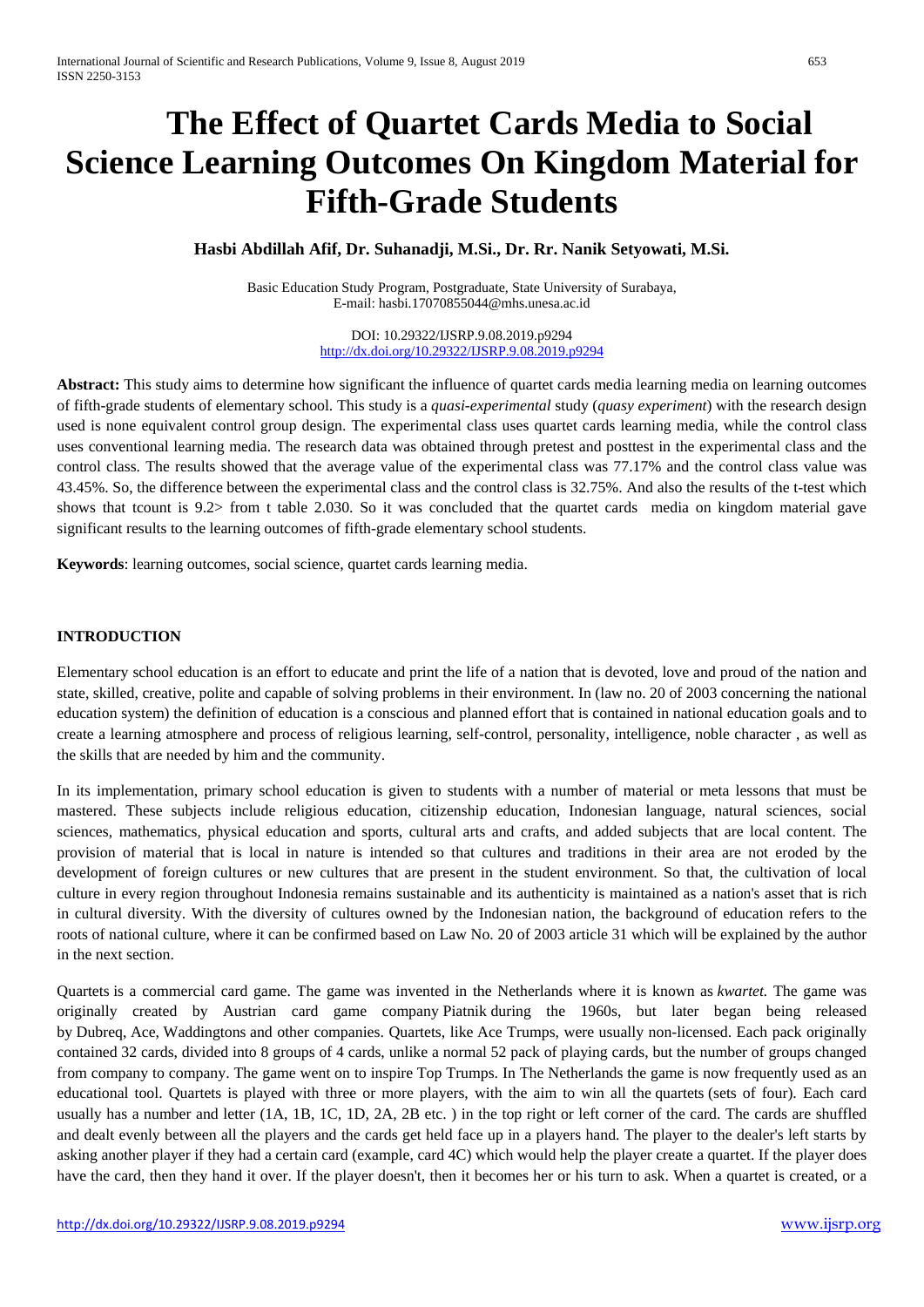complete quartet was dealt, then the cards creating the quartet are placed in front of the player. The game ends when all the quartets have been created. The winner is the person with the most quartets.

The material of the kingdom is the material that learns the island of nusantara that has a lot of kingdoms. Various kinds of cultural patterns colored these kingdoms. Some are hindu, buddhist or islamic. These kingdoms have their own historical heritage.

According to Abdurrahman (2009), learning outcomes are abilities acquired by children after going through learning activities. Learning itself is a process of someone trying to obtain a form of behavior change that is rationally settled. In programmed and controlled learning activities called learning activities or instructional activities, the learning objectives are predetermined by the teacher.

Researchers conduct observations and interviews to find out and explore information about learning Social science at SDN Demangan 1 Bangkalan. And the results of the observation indicate that in the Social Sciences learning well but it looks less interactive in learning. Students tend to only listen to the teacher calmly but there is no participation of students in the learning. The progress that took place was fully carried out by the teacher who only used the lecture method without and package books as questions and answers with students. With conventional methods like that of course, students will only be learning outcomes that are not significant and of course students will be bored in learning when not accompanied by innovative learning.

By using innovative media 'quartet cards learning media', it is expected that there will be significant results on the learning outcomes of social science in elementary schools. Based on this background, the formulation of the research problems is as follows (1) quartet cards on kingdom material on the learning outcomes of Class V Social Sciences in elementary school? (2) What is the process of using quartet cards on kingdom material learning media on grade V social science lessons in elementary school ?. While the purpose of this research is to (1) find out how much the application of quartet cards on kingdom material learning media to the learning outcomes of fifth-grade elementary school social science learning. (2) Knowing the process of using quartet cards on kingdom material learning media on the fifth-grade social science of elementary school.

## RESEARCH METHOD

This study merged into experimental research. Experimental research was conducted to examine whether there is a causal relationship between variables (between quartet cards on kingdom material learning media and learning outcomes of elementary school students). This study uses none equivalent control group design. Sugiono (2008) suggested that this design was not different from the pretest-posttest group design, there was only this design the experimental group and the group were not randomly selected. This research was conducted in three stages, namely the preparation, implementation, and completion stages.

| 01 | X | O2 |
|----|---|----|
| 01 |   | 02 |

The location taken in the study was SDN Demangan 1Bangkalan, the respondents of this study involved V-A class SDN Demangan 1Bangkalan which amounted to 17 students and Class V-B which amounted to 19 Students, Where class V- as the experimental group and V-B class as the control group. The research period is conducted from November to December 2018 in the odd semester of the school year 2018-2019.

The technique used to collect data in this study is (1) Test. Tests include giving written questions in the form of descriptions to students in accordance with the indicators of learning outcomes in social science, the questions given to respondents are multiplechoice questions. The test questions for the pretest consisted of 15 items and the posttest questions which amounted to 15 items. This test was conducted to determine the effect of giving quartet cards on kingdom material media to the results of learning social science. (2) observation. Observations were made to collect data on the process of using media quartet cards in the experimental class. Observations were carried out with the help of class teachers as observers who had received an explanation related to the observation activities during the study. The class teacher as an observer will help observe the research activities totaling two people, namely the V-A class teacher and the V-B teacher and the two observers will get the same observation sheet.

The instruments developed in this study are evaluation sheets. Evaluation sheet is given twice namely before being given treatment (pretest) and after being given treatment (posttest). Evaluation sheets are given to students to find out the contribution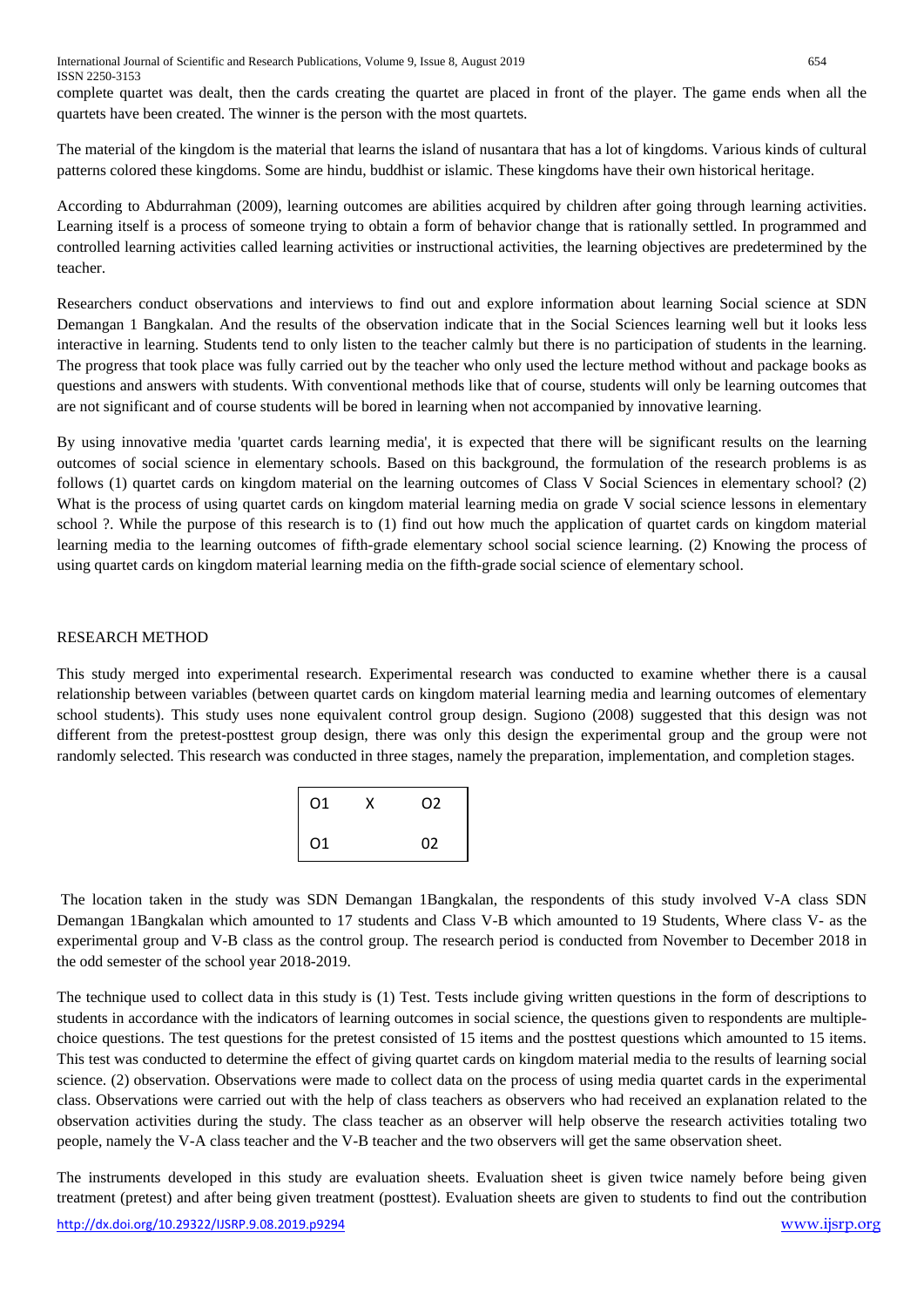of learning media to quartet cards media on the results of learning social science. The evaluation sheet developed in the form of multiple-choice questions with material on cultural diversity in Indonesia in the question each student will get the same problem but the number of each student is different from one another. This is done in order to get maximum results in taking data from students.

Before analyzing the data relating to the results of the study, it must first be conducted a feasibility trial of the research instrument consisting of validity and reliability testing.

The data analysis technique used in this study is descriptive and inferential analysis techniques. Descriptive data analysis aims to assess the extent to which the variables studied are in accordance with predetermined benchmarks. While inferential data analysis is used to test the hypothesis that has been proposed (Arikunto, 2010)

Data from observations related to student learning motivation were analyzed using the following formula

$$
:P=\frac{f}{N}\times100\%
$$

While data on student learning outcomes in learning social science are analyzed by the following formula:

$$
Average = \frac{the\ total\ value\ obtained\ by\ students}{the\ number\ of\ students}
$$

Inferential analysis begins with a normality test and homogeneity test as a prerequisite for the t test to test the hypothesis proposed by the researcher. The hypotheses put forward in this study are: 1) There is an influence of the use of quartet cards on kingdom material learning media on the results of V class social science learning in elementary schools.

# **RESULTS AND DISCUSSION**

The results of the research on expert validation, the results of research in the field and the results of the inferential analysis. The following are presented in the results of the validation of learning tools and research instruments used in this study, which have been validated by two competent experts in the field of social sciences and learning media.

| Validation           | Category     | Description                                                     |
|----------------------|--------------|-----------------------------------------------------------------|
| <b>Silabus</b>       | $B+ /$ Valid | Valid Syllabus Can be used with a<br>slight revision            |
| <b>RPP</b>           | $B + V$ alid | Valid Can be used with a little<br>revision                     |
| Media Pembelajaran   | $B + V$ alid | Valid Learning Media Can be used<br>with a little revision      |
| Instrumen penelitian | $B + V$ alid | Valid research instrument can be<br>used with a slight revision |

Table 1. Results of Validation of Learning Devices and Research Instruments.

The results of the validation of the syllabus, RPP, Observation Sheet, and learning media in the tael indicated the average validity of the four learning devices and the learning media from the validator to get a good category. So it can be concluded that learning devices and learning media are feasible to use with little revision.

In addition to the results of the validation of learning devices and learning media from experts, the results of research in the field will also be presented relating to the influence of quartet cards on kingdom material on the learning outcomes of fifth-grade elementary school. The following is a graph that illustrates the comparison of the results of the analysis of student learning outcomes in the experimental group and the control group.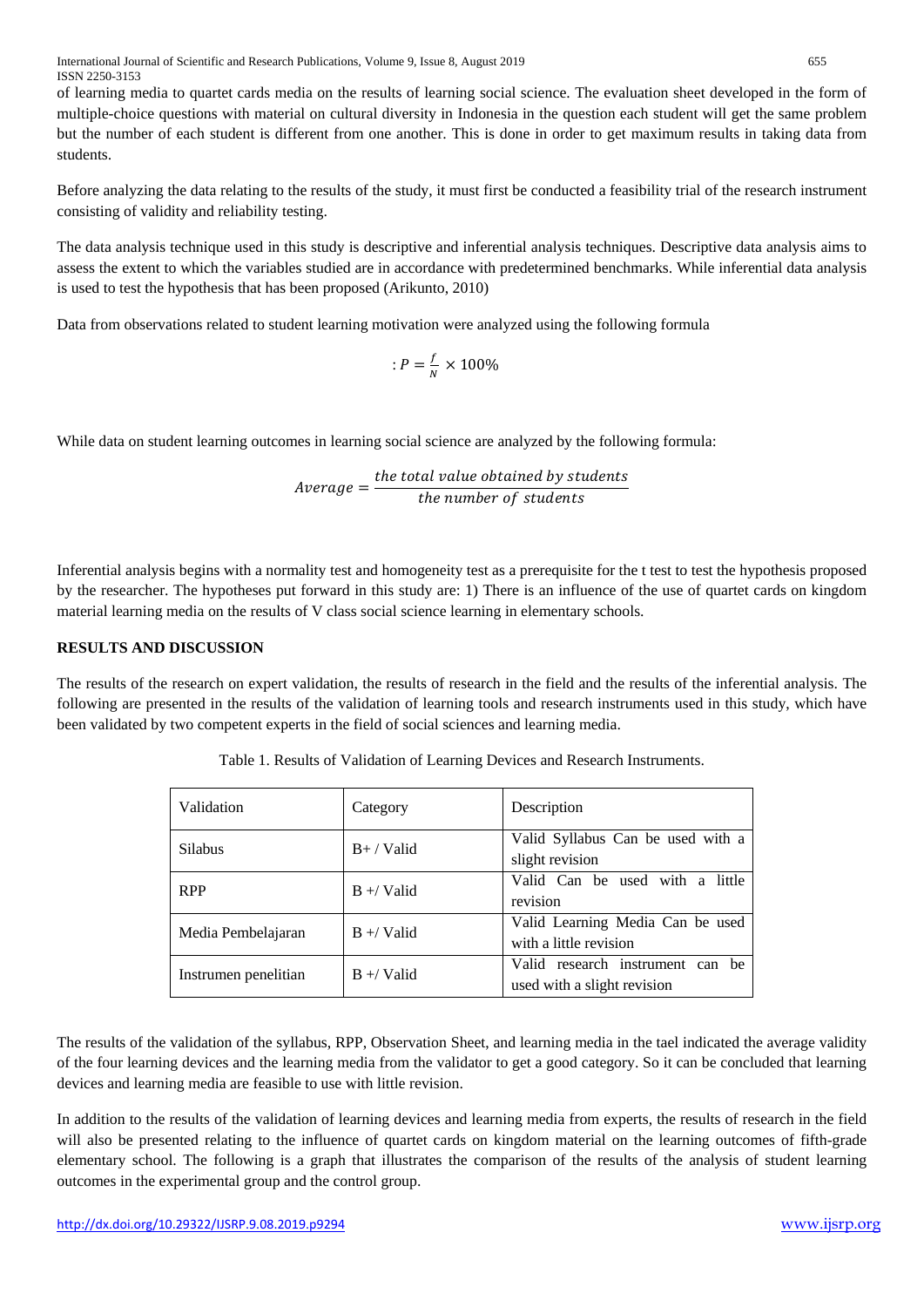Table 2. Posttest Pretest Results and Comparison.



Based on the graph shows the results of learning social science when students have not been given treatment (pretest) in the experimental class that is equal to 34.08%. While at the time after being treated (posttest) that is equal to 77.17%. So that the average difference obtained is 43.09%. There was a significant increase that occurred in the experimental class. Whereas in the control class there was no significant increase, ie when the control class pretested the scores obtained were (27.69%) and the scores obtained at the posttest were 43.46%. So that the average obtained is 15.77%.

Furthermore, the results of inferential data analysis will be presented relating to the testing of hypotheses from the researcher. The following is the result of inferential data analysis to test the hypothesis proposed by the researcher. Because the required data is available, the t-test can be done. The following data are processed in the t-test;

1) The average control class difference is 15.77%

2) Average Differences in Experimental class of 43.09%

3) Variant of the control class which is equal to 1437.63

4) Experimental class variants which are equal to 1252.69

After entering into the following formula:

$$
t = \frac{Mx - My}{\sqrt{\left(\frac{\sum x^2 + \sum y^2}{Nx + Ny - 2}\right)\left(\frac{1}{Nx} + \frac{1}{Ny}\right)}}
$$

Then the results of t arithmetic will be 9.2 with a t table of 2.030,

so t-count> t-table

means that the results of the t-test show significant results in the learning outcomes of students who have been given treatment. Students who use quartet cards learning media get better results when compared to students who are not given treatment.

So that it can be concluded that the use of quartet cards on kingdom material learning media can improve the results of learning social science in the fifth grade of public elementary school 1 with the condition of the city.

#### **CONCLUSIONS AND SUGGESTIONS**

Based on the discussion of the results of the research presented, it can be concluded that there is a positive and significant influence between the quartet cards on kingdom material media on the results of learning social science. The results showed that groups of students using quartet cards on kingdom material learning media (experimental group) got better scores than using conventional learning media (control group). As well as a positive influence in the use of learning media, students are more enthusiastic in participating in learning because the quartet cards learning media is a medium that according to students is